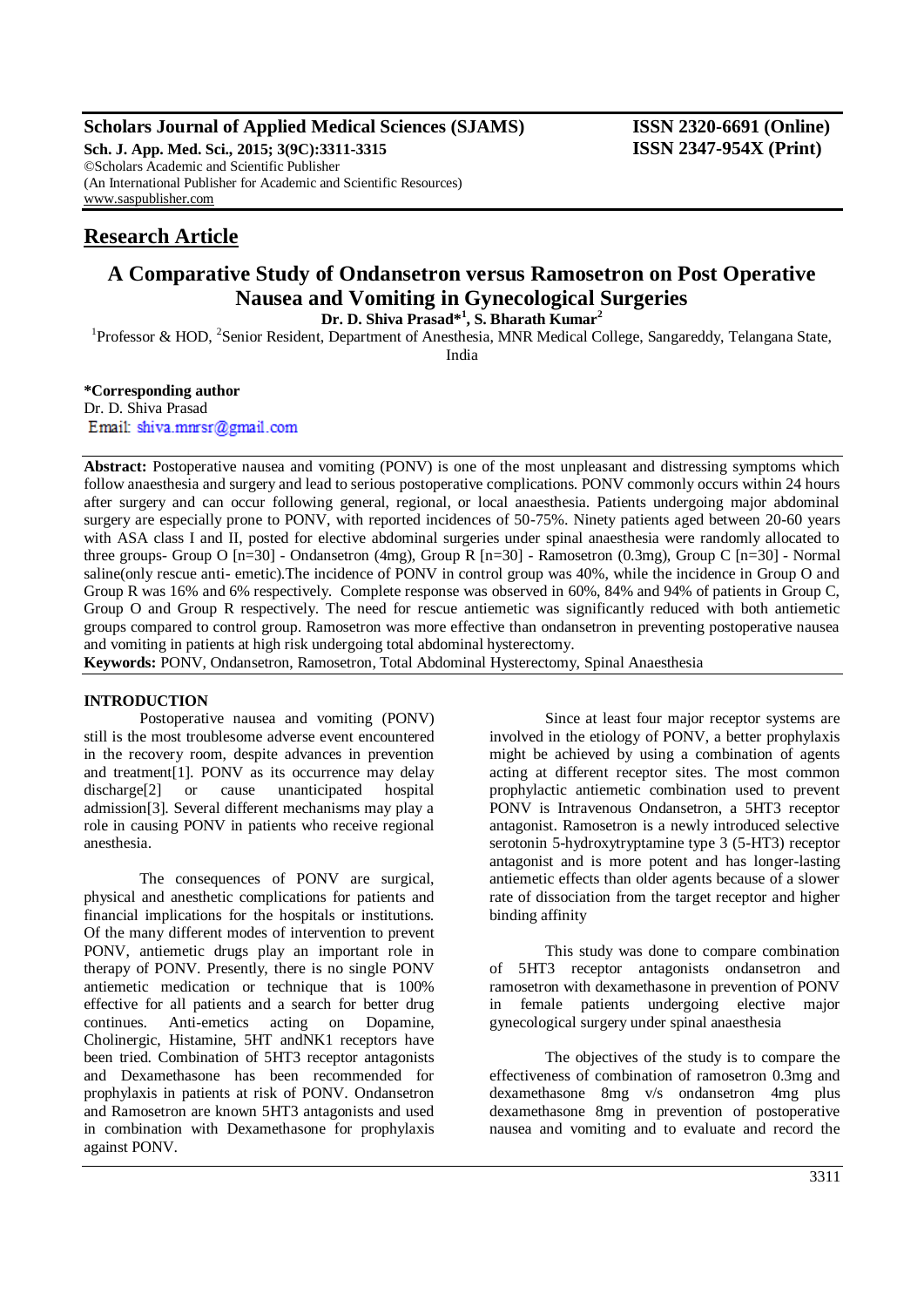incidence of adverse events like headache, dizziness, drowsiness, flushing and sedation.

#### **MATERIALS AND METHODS**

The present study, entitled a comparative study of antiemetic –ramosetron0.3mg versus ondansetron 4mg in prevention of postoperative nausea and vomiting in patients undergoing elective gynecological surgeries performed under spinal anaesthesia conducted at MNR Medical College, Sangareddy, Telangana state.

The study is a prospective, randomized and double blind placebo controlled study. Pre anesthetic evaluation was done on the previous day of surgery and patients were assessed for risk factors for PONV. Written informed consent was taken from all patients selected for the study. A thorough history taking and general and systemic examination was done.

Basic laboratory investigations like hemoglobin level, total cell count, differential count, urine routine, screening of chest x-ray, ECG, RBS, blood urea, serum creatinine and thyroid function tests evaluated. Patients advised to remain nil orally for solids after 10 pm and 2 hours for clear fluids. All of them received alprazolam 0.25mg & Ranitidine hydrochloride 150mg orally on the night before surgery. In our study, patients with a history of motion sickness, migraine, renal, GIT disorders, liver disorders and previous PONV were excluded

After obtaining clearance from Hospital Ethical committee, Ninety patients aged between 20-60 years with ASA class I and II, posted for elective gynecological surgeries under spinal anaesthesia were randomly allocated to three groups- Group O [n=30] - Ondansetron (4mg), Group  $R$  [n=30] - Ramosetron (0.3mg), Group C  $[n=30]$  - Normal saline(only rescue anti- emetic). All patients were given spinal anaesthesia. Study drug was administered at two interval one given immediately before Spinal anaesthesia and other given 20 minutes before completion of surgery.

- Group O [n=30] Ondansetron (4mg) intravenously was given immediately before Spinal anaesthesia and 4 mg (2ml) was given 20 minutes before completion of surgery.
- Group R [n=30] -Ramosetron (0.3mg) Intravenously was given immediately before Spinal anaesthesia and 0.3 mg (2ml) was given 20 minutes before completion of surgery.

Group C [n=30] - Normal saline (only rescue anti- emetic). For blinding process Normal saline 2 ml was given immediately before spinal anaesthesia and once again given

The incidence of nausea, retching and vomiting was studied for a period of 24 hours post operatively. All patients were assessed every hourly for the first 6 hours, 3 hourly for the next 6 hours and 6 hourly for subsequent 12 hours using the following PONV scoring system. The adverse effects were also studied.

The data was analyzed using the Predictive Analytics Software (PASW, version 18: Chicago, IL, USA). A repeated measure ANOVA (with Bonferroni correction) was used to compare the continuous variables and Chi-square test or Fisher's exact test was used for comparing categorical variables. Values were considered significant when  $P < 0.05$ .

#### **RESULTS:**

Ninety patients aged between 20-60 years with ASA class I and II, posted for elective gynecological surgeries under spinal anaesthesia were randomly allocated to three groups- Group O [n=30] - Ondansetron (4mg), Group R [n=30] - Ramosetron (0.3mg), Group C [n=30] - Normal saline(only rescue anti- emetic).

Based on previous studies we selected Ondansetron 4mg and Ramosetron 0.3mg for this study [4&5].

#### **Demographic profile:**

In our study the demographic profile was similar in all three groups with respect to age, sex weight and body mass index. There was no statistical significant difference noted in the above mentioned parameters.

#### **Type and Duration of surgery:**

Increase surgery duration increased baseline PONV risk by 60% [6]. PONV was more frequent during longer duration of surgery due to increased usage of emetic anaesthetic drugs [7]. All patients in our study underwent total abdominal hysterectomy with or without oopherectomy. The three groups were similar with respect to surgical procedures. The average duration of surgery was more than 90 minutes in all the three groups.

#### **1.Complete Response**

Complete response is defined as absence of nausea, retching, vomiting and no requirement of rescue anti-emetic. It is measured post operatively in 24 hours.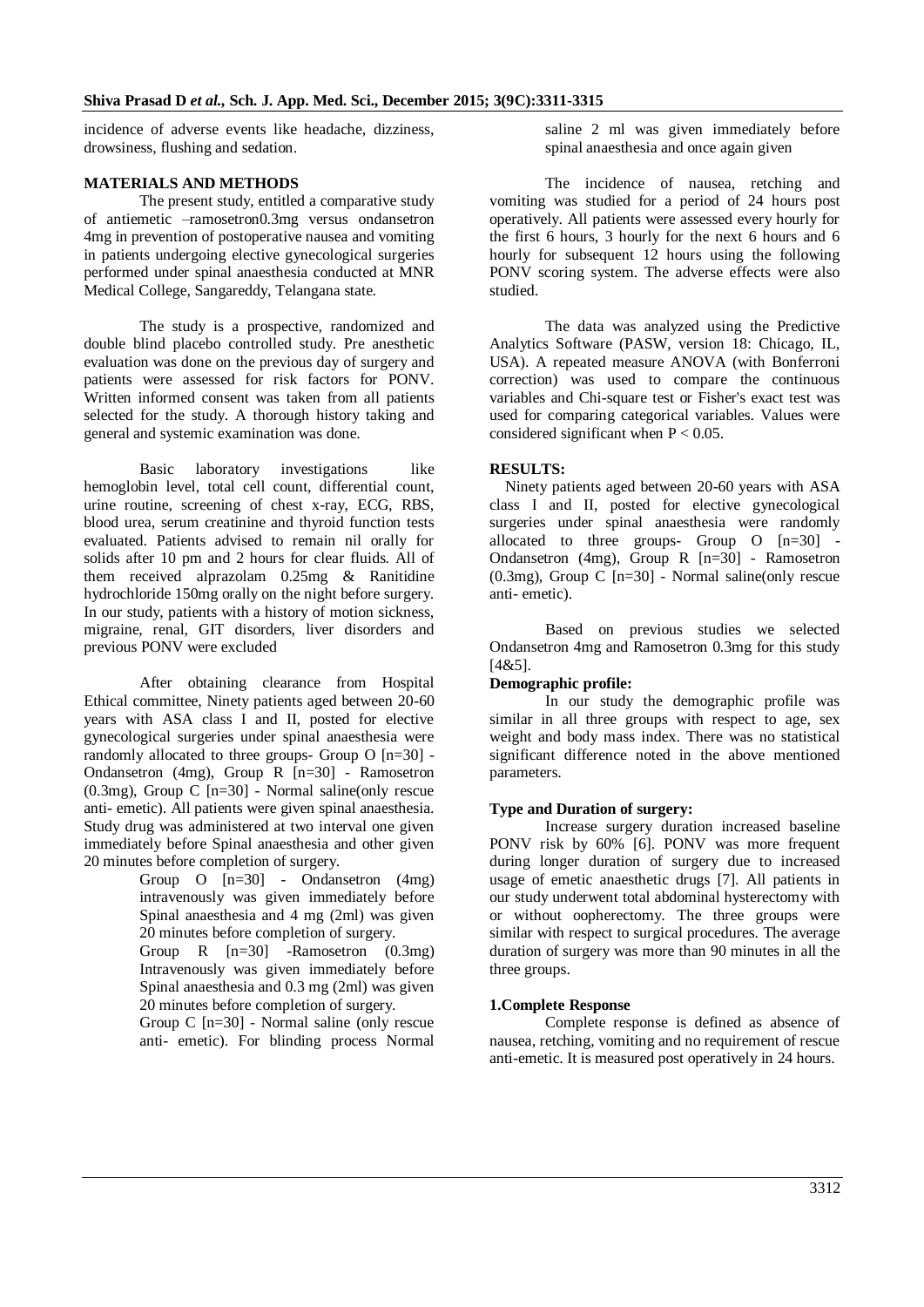|  |  |  | Shiva Prasad D et al., Sch. J. App. Med. Sci., December 2015; 3(9C):3311-3315 |
|--|--|--|-------------------------------------------------------------------------------|
|--|--|--|-------------------------------------------------------------------------------|

| Tubic, it complete response or arage in post operative period |                                           |           |              |             |  |
|---------------------------------------------------------------|-------------------------------------------|-----------|--------------|-------------|--|
| Groups with                                                   | % of patients showed complete response in |           |              |             |  |
| Study drugs                                                   | $0$ -6hours                               | 6-12hours | $12-18$ hour | 18-24 hours |  |
| Ramosetron                                                    | 94%                                       | 100 %     | 97%          | 100\%       |  |
| Ondansetron                                                   | 90%                                       | 97%,      | 97%          | 97%         |  |
| Control                                                       | 67%                                       | 80%       | 90%          | 90%.        |  |

|  | Table: 1. complete response of drugs in post operative period |  |  |  |
|--|---------------------------------------------------------------|--|--|--|
|  |                                                               |  |  |  |

In our study in 24 hour period, overall complete response was 94% in Group R, while it was 84% in Group O and 60% in Group C.

6% in Group R. Overall incidence of vomiting in Group O was 3%, Group R was 0% and Group C was 13%. Overall incidence of retching in Group C was 13% while it was 0% in Group O and Group R.

# **Incidence Of PONV**

 Overall incidence of nausea was 16% in Group O and 40% in Group C while it was significantly less at

| <b>Table.2.</b> Incluence of haused in post operative perfou- |                             |            |              |             |  |
|---------------------------------------------------------------|-----------------------------|------------|--------------|-------------|--|
| Groups with                                                   | % of patients showed nausea |            |              |             |  |
| Study drugs                                                   | 0-6 hours                   | 6-12 hours | $12-18$ hour | 18-24 hours |  |
| Ramosetron                                                    | 6%                          | 3 %        | 3%           | 0%          |  |
| Ondansetron                                                   | 6%                          | 3%.        | 3%           | 3%          |  |
| Control                                                       | 20%                         | 10%        | 6%           | $6\%$ .     |  |

# **Table:2. Incidence of nausea in post operative period**

| Table:3. Incidence of vomiting in post operative period |  |  |  |  |
|---------------------------------------------------------|--|--|--|--|
|---------------------------------------------------------|--|--|--|--|

| Groups with Study | % of patients showed vomiting |           |              |             |
|-------------------|-------------------------------|-----------|--------------|-------------|
| drugs             | $0$ -6 hours                  | 6-12hours | $12-18$ hour | 18-24 hours |
| Ramosetron        | 0%                            | $0\%$     | 0%           | 0%          |
| Ondansetron       | 3%                            | $0\%$ .   | 0%           | 0%          |
| Control           | 10%                           | 3%        | 0%           | 0%.         |

## **Requirement of rescue antiemetics**

 In our study, the requirement of rescue antiemetics in the postoperative period (0-24 hours) in the Ramosetron group and Ondansetron group was 0%. The requirement of rescue antiemetic in the early postoperative period 0-6 hours and 6-12hour in the Control group was 10% and13 % respectively. **Adverse Effects:**

Most frequently reported adverse events were dizziness and headache, Perineal itching, dyspepsia and weakness [13]. In our study we did not observe any adverse effects in any of the three study groups.

| Parameter                  | Group $O$ [n=30] | Group $R$ [n=30] | Group C $[n=30]$ |
|----------------------------|------------------|------------------|------------------|
| Age                        | 39.03(5.37)      | 39.30(7.96)      | 39.77(6.86)      |
| in years $(sd)$            |                  |                  |                  |
| Weight                     | 50.93(2.85)      | 51.30(6.78)      | 49.30(6)         |
| in $kgs(sd)$               |                  |                  |                  |
| Height                     | 152.53(3.608)    | 152.8(3.43)      | 153.20(5.48)     |
| in $\mathrm{cms}(sd)$      |                  |                  |                  |
| BMI $kg/m2$ (sd)           | 9.87(1.38)       | 9.97(2.45)       | 9.07(2.36)       |
| Duration of anaesthesia in | 103.6(19.77)     | 96.53(17.37)     | 103.70(18.20)    |
| minutes(sd)                |                  |                  |                  |
| Incidence of PONV          | 16%              | 6%               | 40%              |
| Complete response          | 84%              | 94%              | 60%              |
| Rescue antiemetic          | 0%               | 0%               | 13%              |
| Adverse events             | $\theta$         | $\overline{0}$   | 0                |

# **Table 4: The summary of the present study**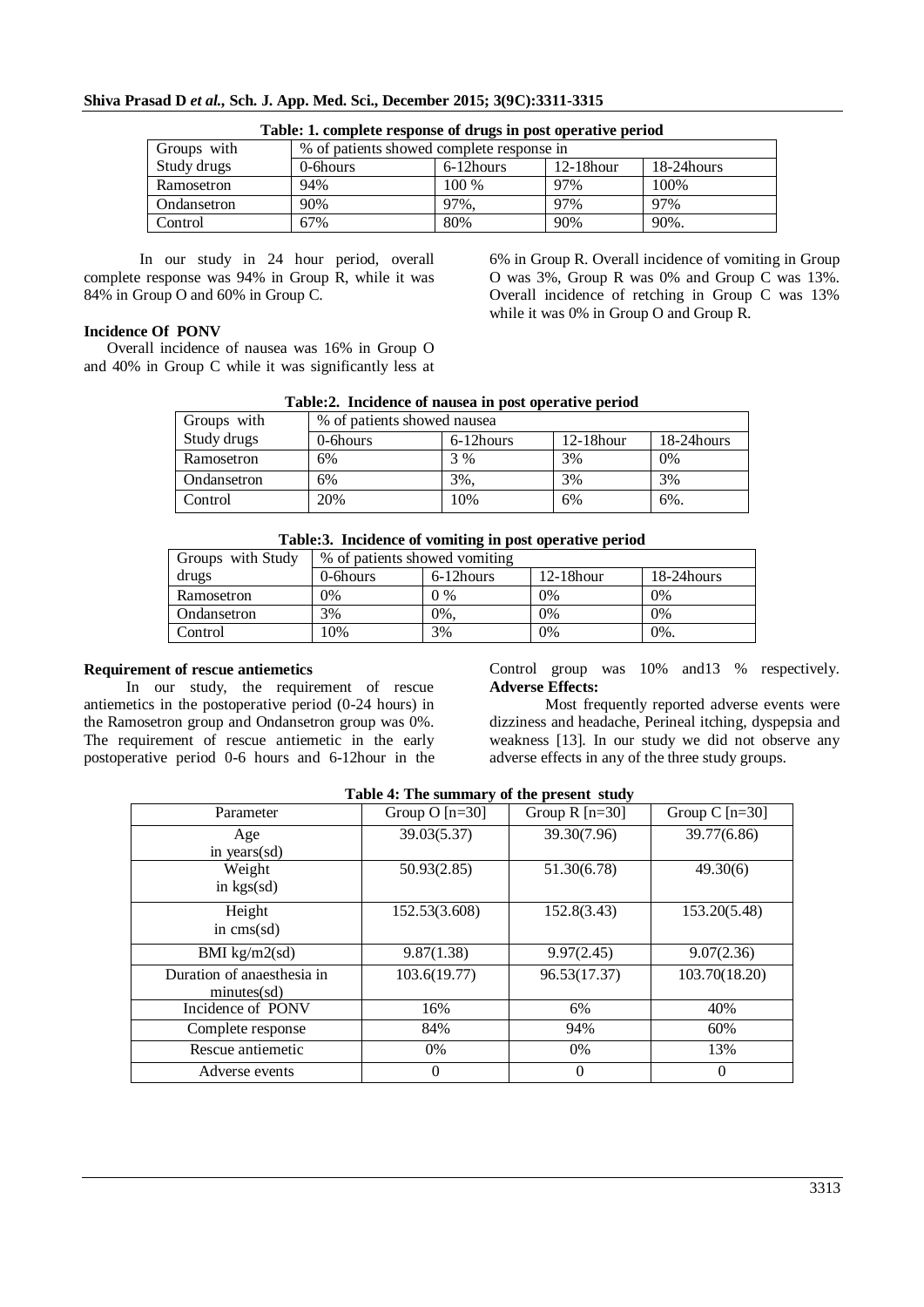### **DISCUSSION**

 We compared the prophylactic anti-emetic efficacy of ramosetron and ondansetron in patients at high risk for PONV undergoing total abdominal hysterectomy. Effective prophylaxis of PONV is invariably linked to the quality and the extent of pain relief in the post operative period.

The 5HT3 receptor antagonists suppress nausea and vomiting by inhibiting serotonin binding to the 5HT3 receptors present in several critical sites involved in emesis, including vagal afferents, the solitary tract nucleus (STN), and the area postrema. The highest concentration of 5HT3 receptors in the central nervous system (CNS) are found in the STN and chemoreceptor trigger zone (CTZ), and 5HT3 antagonists suppress nausea and vomiting by acting at these sites.

There was no statistical difference between the PONV scores in Groups O & Group R in any time period, suggesting that the two antiemetic combinations were effective in preventing PONV for over all, but there was a significant clinical difference in PONV scores noted between prophylactic groups and Control group.

In the first 6 hrs the incidence of nausea in the Control group in our study was 20% which has been effectively reduced in Group O and Group R to 6% and 6% respectively. The incidence of retching was 3% in Group C but retching was absent in both Groups O & R. The incidence of vomiting was reduced from 10% in control Group to 3% in group O and to 0% in Group R receiving prophylactic anti-emetics.

In this study ramosetron is proved to be more effective, as it has greater affinity to 5HT3 receptor leading to greater potency and longer duration. A similar study in patients undergoing gynecological surgery found ramosetron, 0.3 mg to be as effective as 8 mg ondansetron [8]. In a study performed on highly susceptible patients undergoing abdominal hysterectomy, ramosetron (0.3 mg) was found to be more effective in preventing delayed PONV which is understandable considering the fact that it has an elimination half-life of 9 h which is much longer than that of ondansetron (3.5 h) with a higher affinity and a slower dissociation rate for  $5-HT_3$  receptors compared with other 5-HT 3receptor antagonists [9]. Similarly, in a study of spine surgery with fentanyl patient controlled analgesia found ramosetron prophylaxis is as effective as ondansetron in reducing PONV [10]. In Knee replacement surgeries ramosetron is appeared to be more effective [11]. In a recent study of breast, parotid, thyroid or gynecological surgeries ramosetron and ondansetron were equally effective in reducing the PONV incidence [12].

#### **CONCLUSION**

The incidence of PONV in control group was 40%, while the incidence in Group O and Group R was 16% and 6% respectively. Complete response was observed in 60%, 84% and 94% of patients in Group C, Group O and Group R respectively. The need for rescue antiemetic was significantly reduced with both antiemetic groups compared to control group. Hence Ramosetron (0.3mg) is a better alternative to Ondansetron (4mg) in preventing PONV in high risk patients.

#### **Acknowledgement:**

Authors acknowledge the immense help received from the scholars whose articles are citedand included in references of this manuscript. The authors are also grateful to MNR Medical college, Sangareddy for allowing this clinical study.

#### **REFERENCES**

- 1. Hines R, Barash PG, Watrous G, O'Connor T; Complications occurring in the post-anaesthesia care unit: A survey. Anaesth Analg, 1992; 74:503– 9
- 2. Pavlin DJ, Rapp SE, Polissar NL, Malmgren JA, Koerschgen M, Keyes H; Factors affecting discharge time in adult outpatients. Anaesth Analg, 1998; 87:816–26
- 3. Fortier J, Chung F; Unanticipated admission after ambulatory surgery: A prospective study. Can J Anaesth, 1998; 45:613–9
- 4. Thomas R, Jones N; Prospective, randomized, double blind comparative study of dexamethasone, ondansetron and ondansetron plus dexamethasone as prophylactic anti- emetic therapy in patients undergoing day case gynecological surgery. Br J Anaesth.2001;87:588-92.
- 5. Agarkar S, Chatterjee AS; Comparison of ramosetron with ondansetron for the prevention of post-operative nausea and vomiting in high-risk patients. Indian J Anaesth 2015;59:222-7
- 6. Tong J. Gan ; special article Consensus Guidelines for Managing Postoperative Nausea and Vomiting, Anesth Analg 2003;97:14–71.
- 7. Watcha MF, White PF; Postoperative nausea and vomiting: its etiology, treatment, and prevention. Anesthesiology 1992; 77: 114 –84.
- 8. Kim SI, Kim SC, Baek YH, Ok SY, Kim SH; Comparison of ramosetron with ondansetron for prevention of postoperative nausea and vomiting in patients undergoing gynaecological surgery. Br J Anaesth.2009;103:549-53.
- 9. Lee JW, Park HJ, Choi J, Park SJ, Kang H, Kim EG; Comparison of ramosetron's and ondansetron's preventive anti-emetic effects in highly susceptible patients undergoing abdominal hysterectomy. Korean J Anesthesiol 2011;61:488-92